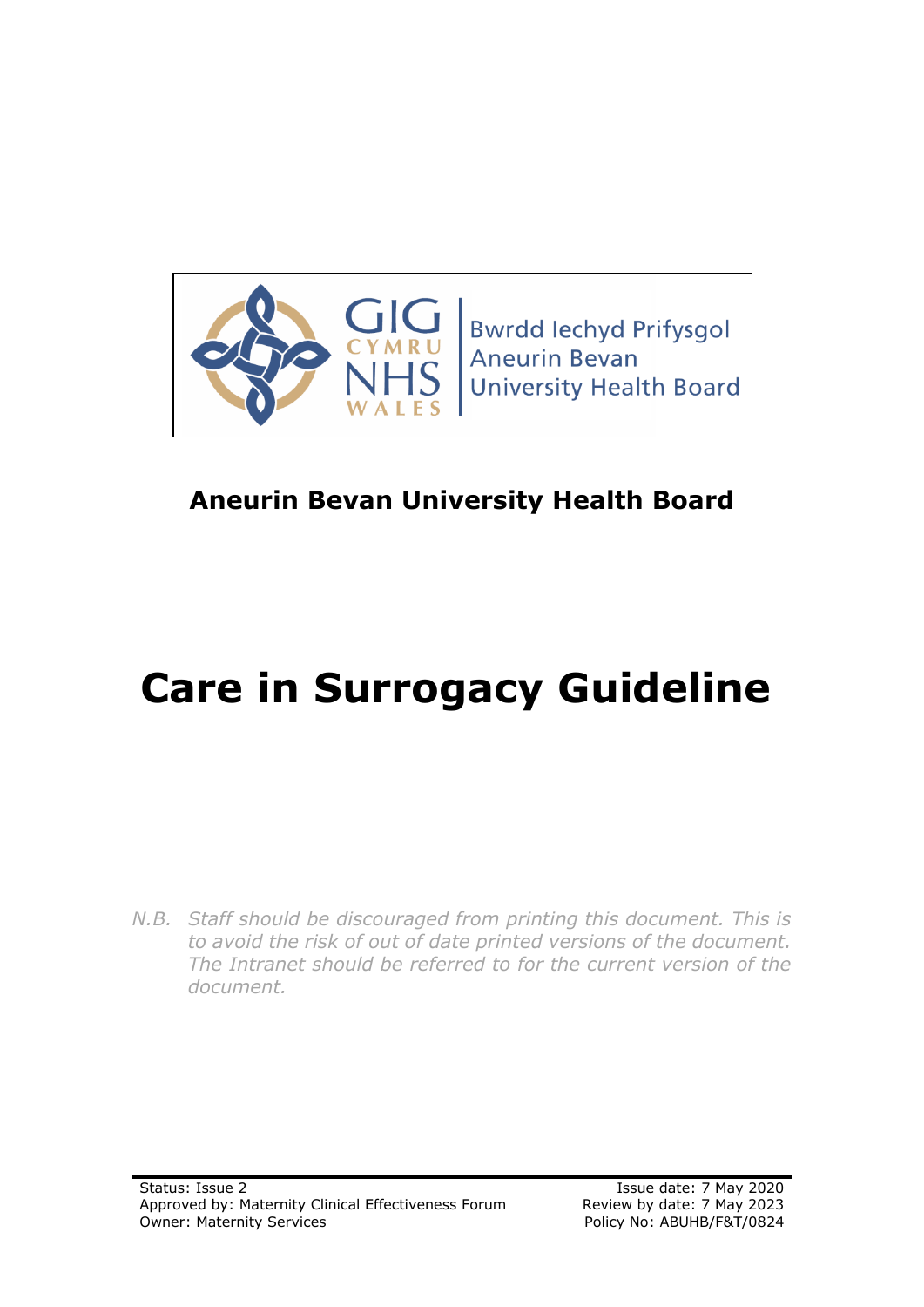# **Contents:**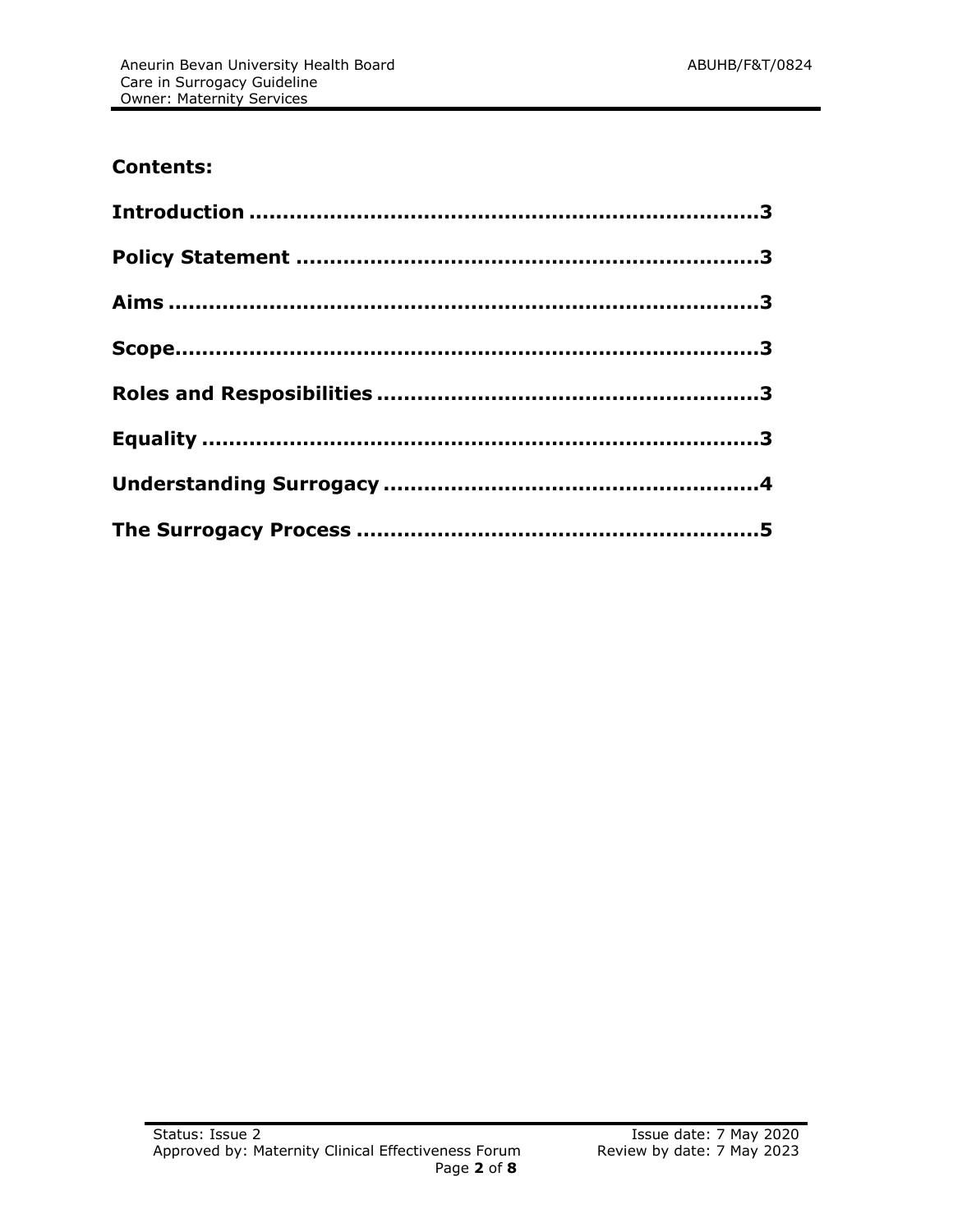# <span id="page-2-0"></span>**Introduction**

Surrogacy is an arrangement, often supported by a legal agreement, whereby a woman (the surrogate) agrees to become pregnant and give birth to a child for another person(s) the intended mother/father/parents.

Surrogacy is legal in the UK when reasonable expenses, only, are paid to the surrogate. This can vary, as every person's expenses will be different.

# <span id="page-2-1"></span>**Policy Statement**

It is recommended that all professionals caring for a woman in a surrogacy arrangement will make themselves aware of the law relating to surrogacy [https://www.gov.uk/legal-rights-when-using-surrogates-and-donors.](https://www.gov.uk/legal-rights-when-using-surrogates-and-donors)

#### <span id="page-2-2"></span>**Aims**

To provide support and guidance for health care professionals caring for women who are involved in surrogacy arrangements.

#### <span id="page-2-3"></span>**Scope**

This policy applies to all professionals working within maternity services for ABUHB.

#### **Roles and Responsibilities**

All staff involved in the management of pregnant women involved in surrogacy arrangements must adhere to this policy.

# **Equality**

An equality impact assessment been carried completed during the completion of this document**.**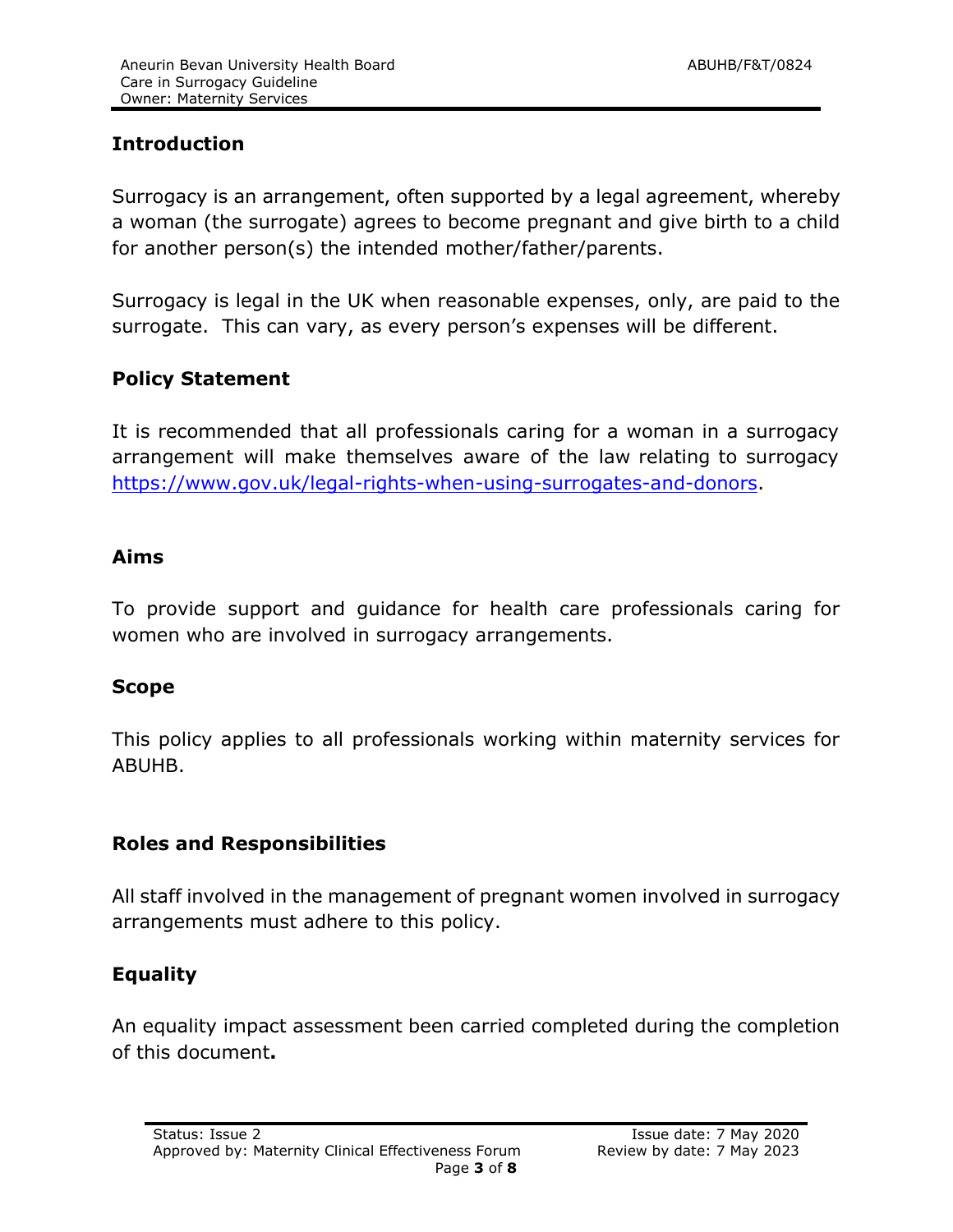# **1. UNDERSTANDING SURROGACY**

#### **There are two types of surrogacy:**

- a) **Straight** (partial or traditional surrogacy): This method uses the egg of the surrogate woman and the sperm of the intended father. This can be performed in an IVF clinic, but more often the technique of artificial insemination happens at home. In this situation the baby is biologically related to the intended father and the surrogate.
- b) **Host** (gestational surrogacy): This method uses the egg of the intended mother combined with the sperm of the intended father (her husband/partner or a donor). In this case an IVF clinic is always required. A child conceived by this method has no biological connection to the surrogate. The surrogate, however, is legally responsible for the child until such time as the intended parent(s) (IP) or seek a parental order.

For more information see [https://www.gov.uk/legal-rights-when-using](https://www.gov.uk/legal-rights-when-using-surrogates-and-donors/become-the-childs-legal-parent)[surrogates-and-donors/become-the-childs-legal-parent.](https://www.gov.uk/legal-rights-when-using-surrogates-and-donors/become-the-childs-legal-parent)

Disputes in surrogacy are rare and health care professionals should always attempt to work with the surrogate and the IP (s). However, in the event of an unresolvable dispute the surrogate's wishes must be respected. It is important to be aware that surrogacy arrangements are not legally enforceable, therefore if the surrogate decides to keep the child, she has just given birth to, she has the legal right to do so whether the surrogacy is straight or host.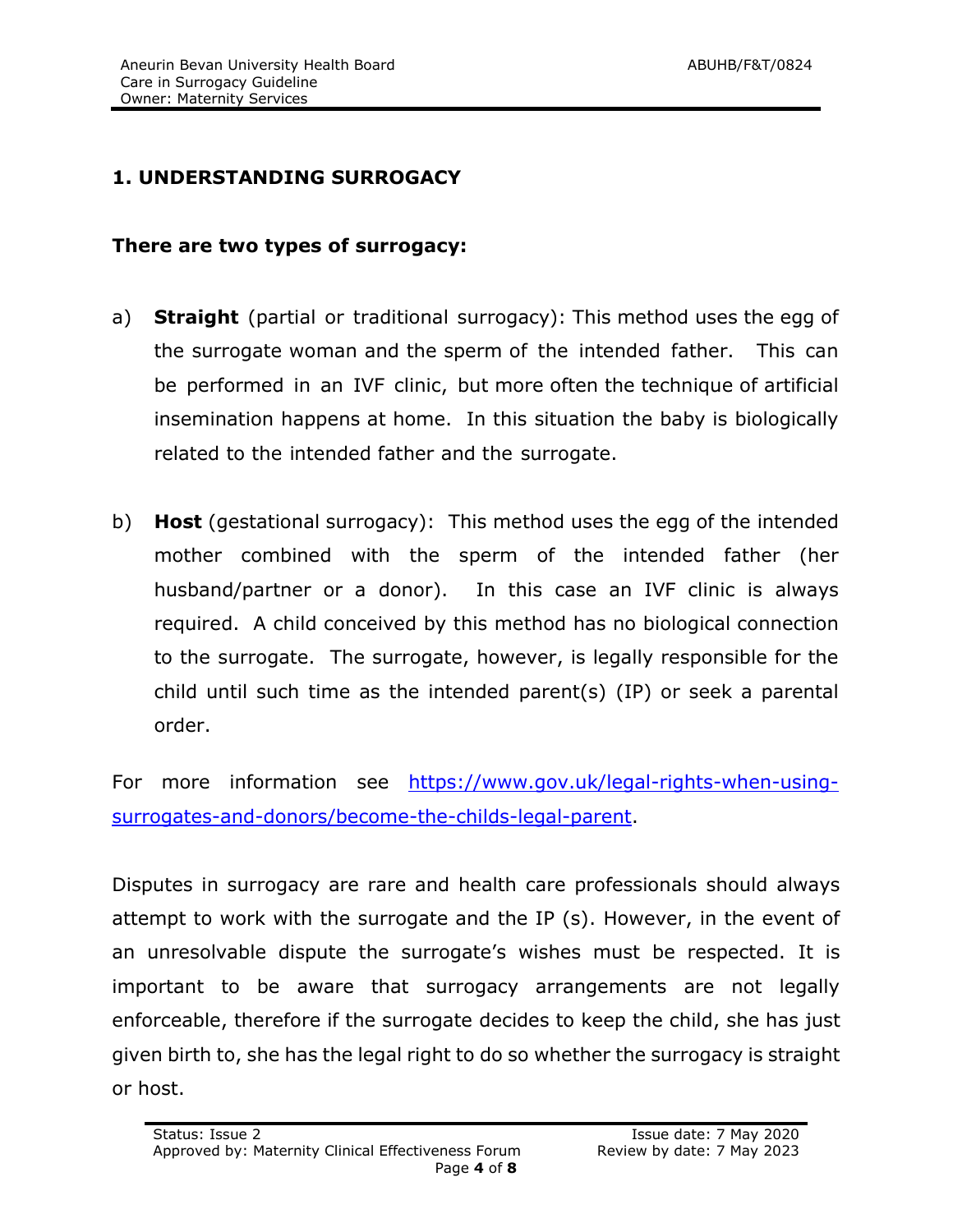# **2. THE SURROGACY PROCESS**

The Royal College of Midwives (RCM) recognises that surrogacy arrangements should be the subject of strict confidentiality, with appropriate information disclosed on a 'need to know basis' and then only with the consent of the surrogate.

Once aware of a surrogate pregnancy the midwife should alert the Lead Midwife for Safeguarding to access supervision, and support The Lead Midwife for Safeguarding will contact the local authority where the intended parents live to identify if there are any safeguarding concerns. There is no requirement to refer to social services unless there is a concern for the child's welfare.

Where possible discussion and decisions about the needs and preferences during pregnancy, labour and the puerperium should be made jointly between the surrogate and the IP (s). The midwife will facilitate, and document information on the electronic maternity notes (and handheld notes until all paper records are discontinued).

The presence of the IP(s) during labour and delivery will normally have been discussed and documented in a birth plan in the antenatal period. Midwives should make every effort to accommodate the mutually agreed wishes of both parties.

Whilst it is to be hoped that potential conflicts will have been resolved during the antenatal period some may arise during the labour. In this situation it must be remembered that the midwife's role is to care for the surrogate. Care must be taken to ensure that her needs are always given priority and that the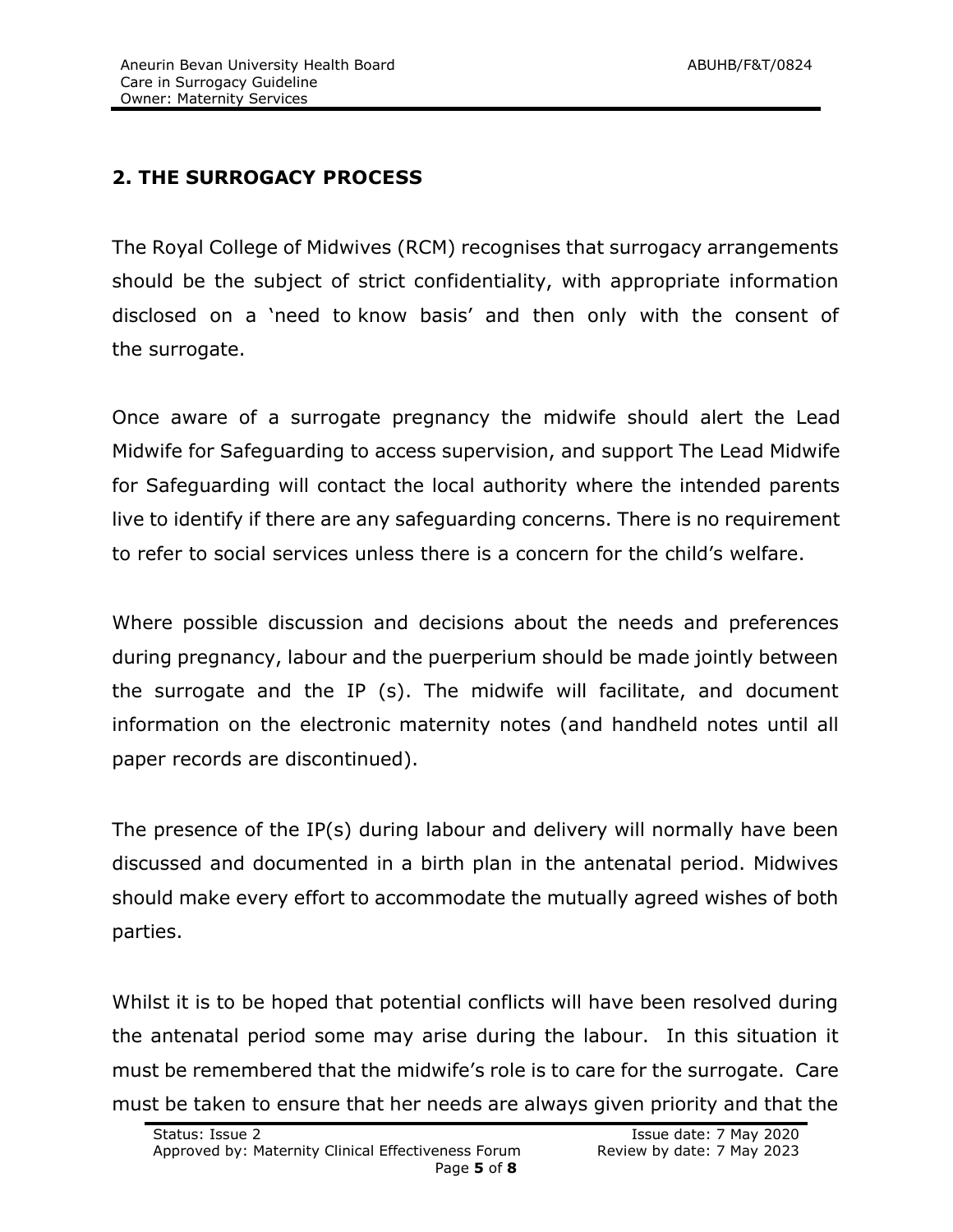final decision rests with her. The immediate postnatal period is a time of great emotional upheaval, and increased sensitivity may be required in caring for both the surrogate and the IP(s). If there is conflict the midwife must focus her care on the surrogate and baby. In these situations, it is suggested that a second midwife or other health care professional may need to support the intended parents.

Postnatal care may be different to usual postnatal care as the surrogate may consider her role to be finished after the birth and may wish to be discharged independently of the child. Usually the child will be cared for by the IP (s) after the birth. Therefore, any parenting advice, support and decision making should be directed at the IP (s). The midwife should support any preferences or requests for separate accommodation between the surrogate and the IP(s) who will be caring for the child.

It should not be assumed that an infant within a Surrogacy arrangement would not be receiving breast milk. A baby as part of a surrogacy arrangement can be breast fed by the surrogate or receive expressed breast milk. The intended mother can also take medication to stimulate the production of her own breastmilk. Further advice and support may be sought from the infant feeding advisor.

The surrogate remains legally responsible for the child after birth and midwives should ensure that she consents to the surrogacy agreement and postnatal arrangements. Written consent of the surrogate should be sought if the child is to be discharged independently of her. Transfer of the child to the IP(s), can, and should take place in the hospital setting and there should not be a requirement for all parties to leave hospital together in order to complete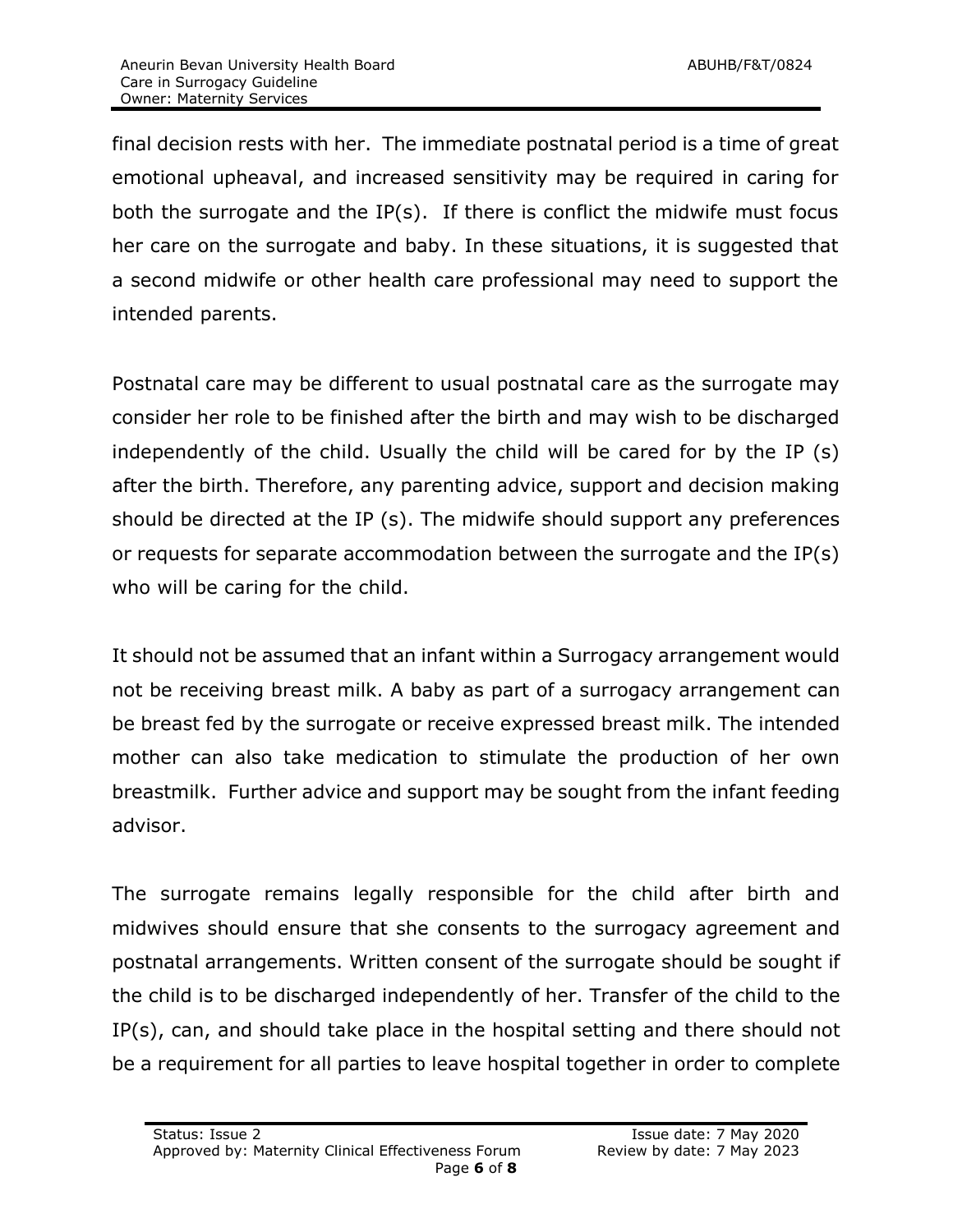the transfer of the child to the IP(s). The child however should not be discharged with the IP (s) without the surrogate's consent.

If the baby is transferred out of area it is vital that the GP, Midwife, Health Visitor and Newborn Screening co-coordinators in both areas are informed. Both the surrogate and the intended parents (if caring for the baby) will require a midwife to visit during the postnatal period. The intended parents may need advice on feeding and care of the baby, and this should be carried out in collaboration with the health visitor.

Consent for medication/screening of the baby **must** only be obtained from the surrogate who is legally responsible for the child until such time as the IP (s) seek a parental order. If the surrogate is married, then her spouse is automatically made the second legal parent to the child and will be entered on the birth certificate along with the surrogate. However, if the surrogate is not married the birth can be registered with the intended father's details entered on the birth certificate and he will then have joint parental responsibility and may also give consent for treatment.

If the surrogate lives outside ABUHB area and the intended parents live within area it is the responsibility of the midwife undertaking the surrogate's care to inform the Lead Midwife for Safeguarding in ABUHB that the baby will be coming to live with the intended parents.

If a Newborn is transferred from another Health Board without ABUHB having prior knowledge of the surrogacy agreement, then a home visit must be carried out urgently and the family requested to share the Surrogacy Agreement. Contact must be made with the health professionals in the other area as well as the ABUHB lead midwife for safeguarding. If there are any